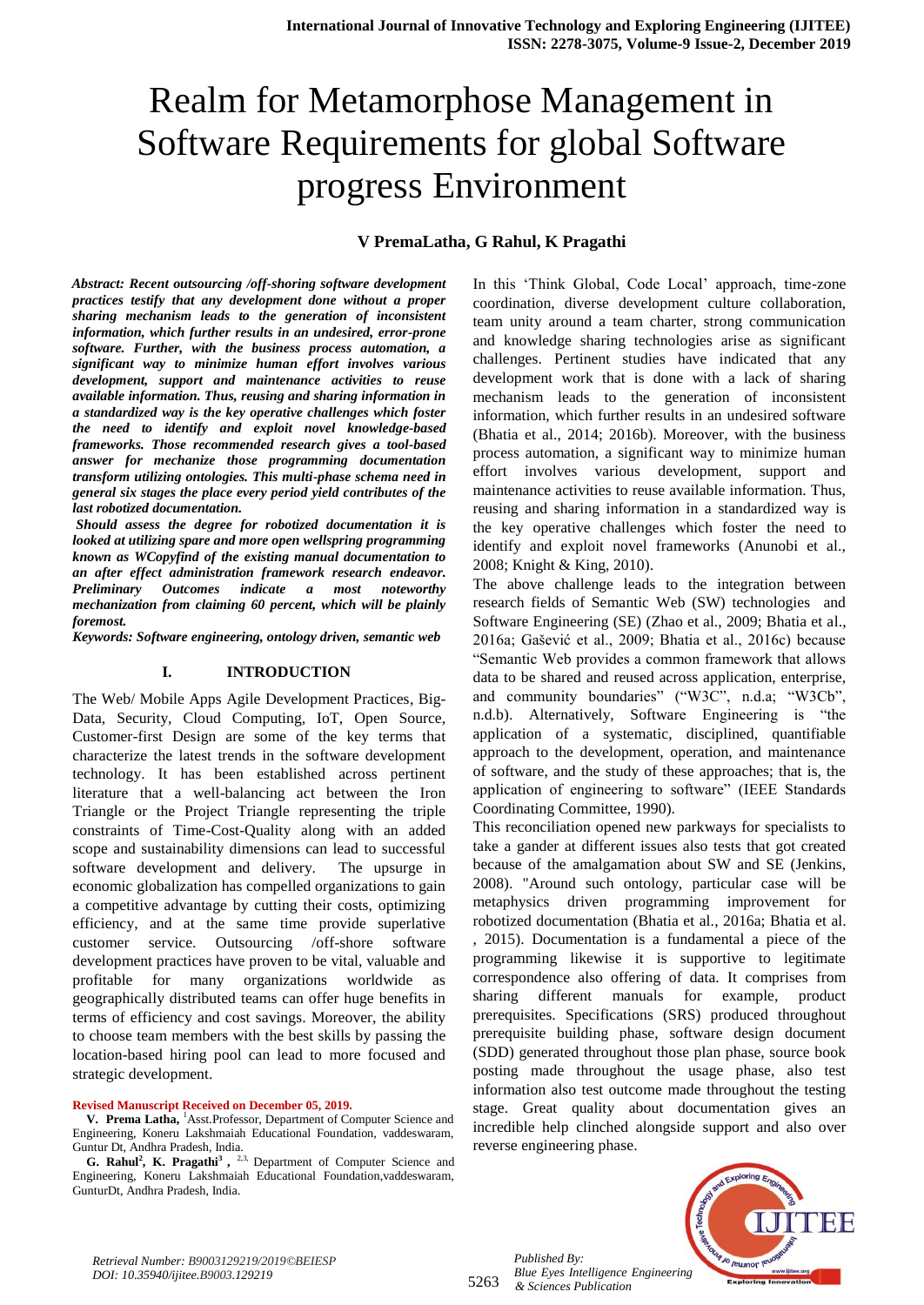However, on large number cases, it will be seen that documentation is not based with correct energy. The documentation may be possibly totally or incompletely ignored, which may be basically due to cosset and plan demand alongside those intricacy for programming framework included (Tang et al. , 2006; Kruchten et al. , 2009). The amount and exertion estimates for the straight sum from claiming documentation bring been elementary worries a really. In IT industry the place alarmed improvement technique may be very much popular, its centre may be that's only the tip of the iceberg ahead individuals and cooperation's the middle of them; product deliverable as opposed protracted documents, client coordinated effort for those advancement cycle, Furthermore once fast reactions on progress (Cockburn, 2002; Martin, 2002). Over such An community oriented improvement nature's domain the place various crossfunctional groups need aid working, mechanization about software's documentation may be an essential require should meet those necessities about embraced alarmed standard (Foerstel, 2002; american library Association, 2013).

Hence, the worth of effort introduced in this paper gives an answer the place metaphysics determined product improvement structure to robotized documentation is modelled, implemented, and investigated with an instance study. The result caters couple of the prerequisites for alarmed paradigm-setting and helps done its advantageous useful selection.

In ontology determined software improvement to robotized documentation, an alternate methodology will be embraced for product advancement likewise contrasted with our existing accepted methodologies. Here we create those programming utilizing ontologies. "Ontology is formal and more express determination of an imparted conceptualization" (Studer, 1998). Ontologies need aid manufactured with model a Web-domain also backing thinking through the ideas. Metaphysics building previously, semantic Web is fundamentally underpinned via dialects for example, such that RDF, RDFS Also owl (Ding, 2007).

To achieve ontology determined programming improvement to robotized documentation, To begin with about all, an multi-phase skeleton may be suggested which will be then exhibited utilizing an instance study. This multi-phase skeleton need in general six successive phases, in particular Web-domain metaphysics phase, product prerequisites detail metaphysics phase, configuration phase, source book phase, source book posting metaphysics phase, Also test instances metaphysics stage the place the yield for person period turns into information should following stage.

Every of the phases need its yield which contributes towards last robotized documentation. Further, to assess Also confirm the suggested structure to automation; we look at the robotized documentation of the existing manual documentation of detailed analysis utilizing open sourball programming. This open wellspring product figures crazy those likenesses between two documents which for turns portrays that what rate of mechanization may be attained. Similarly as an after-effect about our work, we attained most extreme 60 percent mechanization when this open hotspot product may be tuned will a standout amongst the proper settings. Another point from claiming this methodology will be that it generates the documentation on mankind's and additionally clinched alongside machineunderstandable manifestation (American library affiliation Council, 1939). Likewise it may be likewise accessible in the machine-understandable form, documentation will be nothing from inconsistencies and more ambiguities (Liu, 2005; Knox, 2015).

Whatever remains of the paper may be composed as takes after: segment 2 examines the related work; area 3 introduces the skeleton emulated toward area 4 which expounds those execution of the framework, and segment 5 displays those come about What's more examination. Finally, segment 6 finishes up the paper and gives bearing for future worth of effort.

## **II. BACKGROUND**

To improve the overall description of documentation, de Graaf (2011) and Tang et al. (2011) made an annotating semantic wiki page with the help of lightweight Software Engineering ontology. This lightweight Software Engineering ontology had limited no. of classes and properties. Further, properties comprise of Dublin core data properties to allow specification of metadata. Both the authors created the wiki page with the help of ArchiMind and OntoWiki Semantic Wiki in which the annotated text can be searched. The only difference between their work is that Graaf provided the documentation software requirements and architecture design part only. So far, none of them generated any documentation file. The annotated text in ArchiMind and OntoWiki Semantic wiki is like a tooltip for particular selected text.

López et al. (2012) developed ontology based tool known as Toeska Rationale Extraction (TREx) tool for automating the software architecture documentation part only. They implemented the TREx on a case study and compared its outcome vs. plain text documents, and it was found that humans are poorer than TREx in identifying rationale, but are better at dealing with "generic" components.

de Graaf et al. (2014) also provided an exploratory study on ontology engineering approach for software architecture documentation. They described an approach that uses typical questions for elicitating and constructing an ontology for software architecture documentation. Along with that, they also depicted eight contextual factors that influence the acquisition of typical questions, which are asked from architectural knowledge users. Moreover, they applied this approach on a case study showing how it can be used for obtaining and modeling architectural knowledge needs. Koukias et al. (2015) developed an ontology-based model to represent the technical documentation content towards using it to optimize the performance of the asset. Furthermore, Koukias & Kiritsis (2015) discussed a stepby-step ontology-based approach for modelling technical documentation to optimize asset management using rulebased mechanism.



5264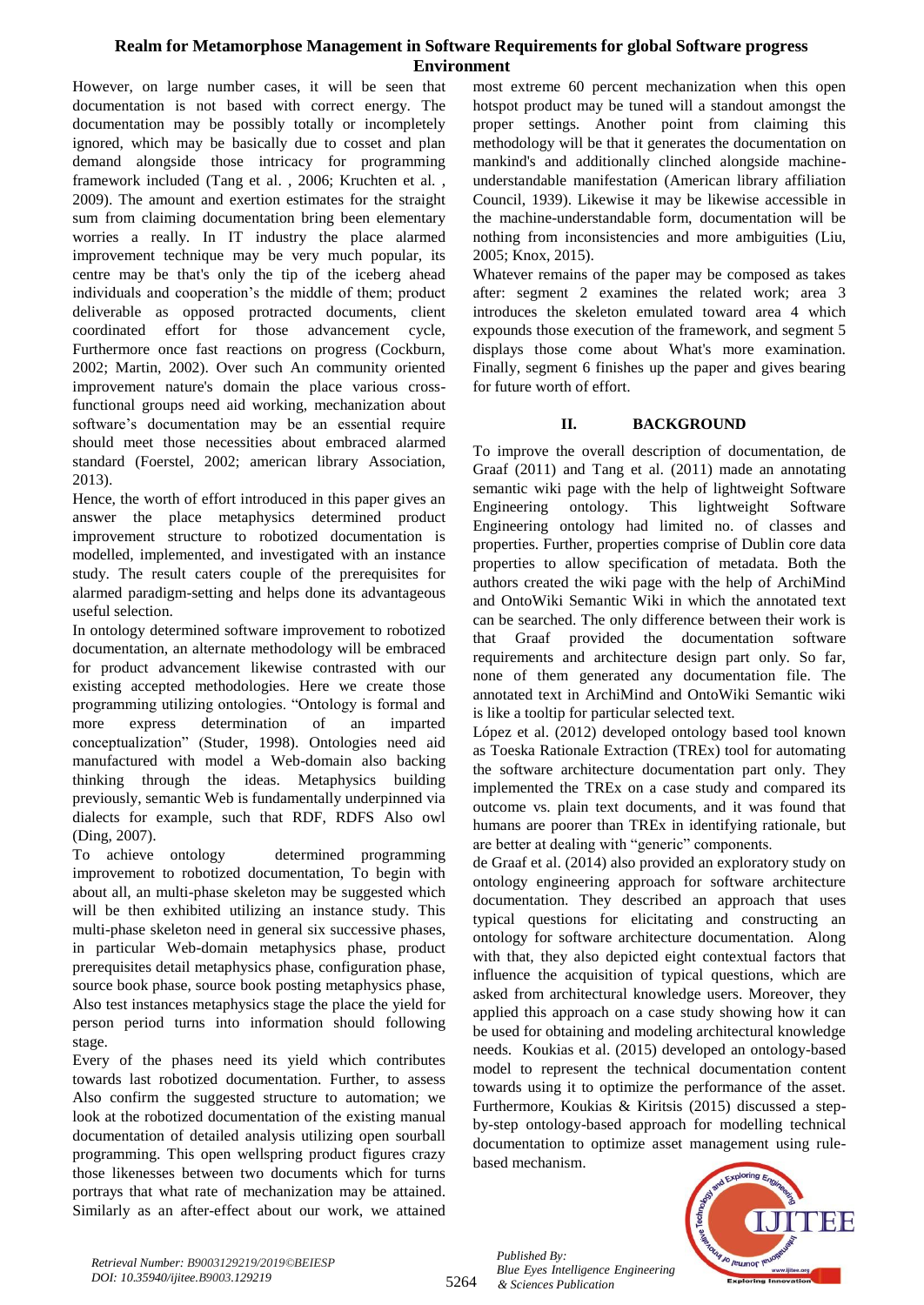Bhatia et al. (2015) discussed ontology-based framework for automatic software's documentation where they have just provided the framework, however, to the best of our knowledge, the framework is not realized or implemented so far. This ontology driven software development for automated documentation is also depicted as an open issue problem by Bhatia et al. (2016a) in their literature survey article.

Therefore, as far as ontology driven automated documentation is concerned, Authors' de Graaf, (2011) and Tang et al. (2011) work does not yield any documentation file. While authors' López et al. (2012) and de Graaf et al. (2104) work is limited to architecture documentation only and that too without specifying what percentage of automation is achieved. Moreover, Authors" Koukias et al. (2015) and Koukias and Kiritsis (2015) work is also restricted for modeling purpose only. Author's Bhatia et al. (2015) work is restrained to providing framework only, missing the actual realization or implementation. However, in this paper, we are extending their work by providing ontology driven software development approach for automated documentation that contains all the requisite details of a software system and not just architecture information. Further, we are also generating the documentation file in human as well as in machineunderstandable form followed by its comparison with a case study to show what percentage of automation is achieved.

#### **III. SYSTEM WORK**

Those proposed multi-phase structure to ontology determined programming improvement to computerizing those documentation transform may be isolated under six phases, to be specific Web-domain ontology phase, programming necessities detail metaphysics phase, plan phase, source book phase, source book posting ontology phase, and test instances ontology period. Figure 1 depicts this system.

## **3.1 Domain Ontology Phase**

In this primary phase, we create a Web-domain ontology, which will be used to catch way ideas of the area under attention. This area metaphysics encapsulates Generally speaking space built information to a real-world situation or issue. Those Web-domain metaphysics may be regularly assembled starting with scratch, In spite of couple of machine learning (ML) systems might a chance to be used to computerize it. However, 100 percent mechanization will be not conceivable due to a few motivations. You quit offering on that one reason might a chance to be those mind boggling way of the real-world issue. For e. g. In the event that of an unpredictable real-world problem, we might unequivocally oblige space masters who might help us for seeing Different space related terminologies. Without Webdomain experts, understanding separate terminologies for example, synonym, homonym, context-dependent interpretation, and so forth throughout this way, observing and stock arrangement of all instrumentation may be enha. Might prompt vagueness. An alternate reason will be that ontology advancement may be an iterative methodology which dives through large portions cycles of revisions and more refinement in front of it may be At last molded and could be utilized. Moreover, following every cycle, a portion mankind's intercession will be needed for specialized foul assessment for produced ontology should assess its quality. In those conclusion for every last one of cycles, the fabricated space metaphysics may be accessible previously, an machine-understandable type which may be then changed over under Web-domain html. This may be fundamentally done to store that space learning under a mankind's readable/ justifiable type for future use. Thus, this period makes and more backs see all the capability previously, both manifestations viz. Machineunderstandable and additionally done human justifiable structure.

## **3.2 Software Requirements Specification Phase**

The second phase requires an extension of domain ontology to create Software Requirements Specification (SRS) ontology. The domain ontology serves as the genesis for SRS ontology. IEEE has defined guidelines and standard to organize an SRS document (IEEE Computer Society, 1998a; IEEE Computer Society, 1998b). Based on it, the domain ontology is reconstructed for SRS ontology keeping in mind that it adheres to all the guidelines specified by IEEE. Once this SRS ontology is developed, it is also converted to SRS HTML which can be shared among different geographically and virtually located development teams.

The second phase requires a development from Webdomain ontology with make software requirement specifications (SRS) ontology. The area ontology serves as that genesis to SRS metaphysics. IEEE needs characterized rules What's more standard should sort out an SRS report (IEEE workstation Society, 1998a; IEEE workstation Society, 1998b). In view of it, the space metaphysics is recreated to SRS ontology keeping clinched alongside brain that it adheres with every last one of rules specified by IEEE. Once this SRS ontology will be developed, it will be also changed over should SRS html which could make imparted "around diverse geographically and more essentially spotted improvement groups.

## **3.3 Design Phase**

In the third phase, we develop the design document known as Software Design Document (SDD) which is same as used in conventional development methodology.

## **3.4 Source Code Phase**

This phase could additionally make termed as usage phase and require those advancement also usage from implementation source code alternately the real system satisfying the sum necessities laid down by SRS ontology. That is, in this phase, we perform every last bit frontend What's more backend related exercises to satisfy each Also each enrolled prerequisite.

## **3.5 Source Code Listing Ontology Phase**

In this fifth phase, a source code posting ontology will be built, which empowers us should record every last one of from classes/ variables/ functions utilized within those source code.



5265 *Published By: Blue Eyes Intelligence Engineering & Sciences Publication*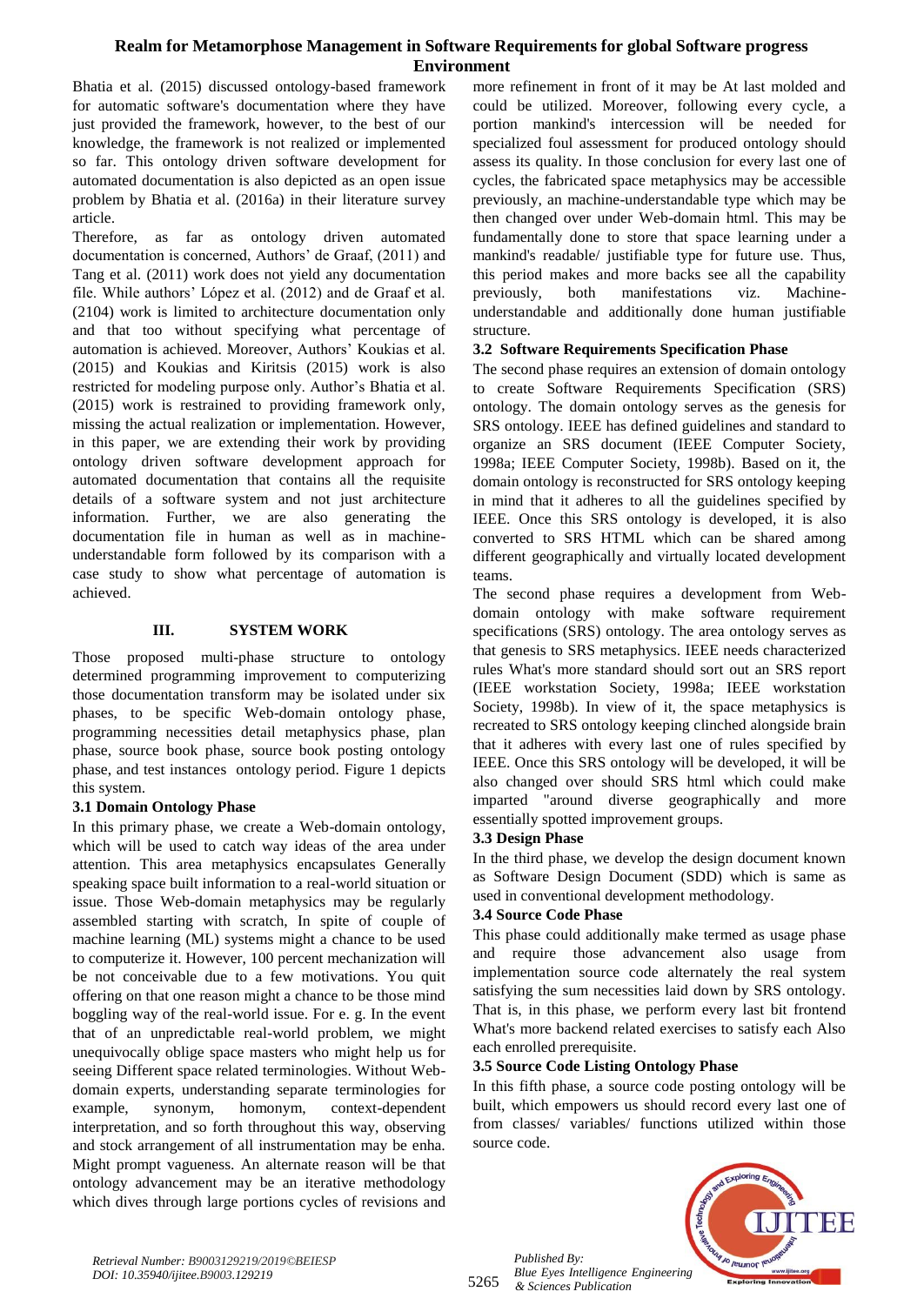Generally, those names about every last one of parts alongside their design previously, source code posting record need aid composed. This documentation permits a better Comprehension of the source code for upkeep design. When this ontology may be constructed, we change over it under its HTML form

#### **3.6 Test Cases Ontology Phase**

In this phase, the test situations ontologies need aid created and changed over under html structure. This period ensures that the formed programming may be checked furthermore approved concerning illustration for every SRS and more client desires. Thus, as a yield from these phases, we need area HTML, SRS HTML, source book posting HTML, Furthermore test situations html which unite should mechanize those programming documentation transform. The next area illustrates that usage of this recommended system. The ontology-based approach provides a systematic and structuralized description of knowledge in the development process. We adapt the work in by (A. Maedche and S. Staab. 2001) to define an ontology as  $O=(1,f,g,c,root,h,s)$  which consists of lexicon, reference function, concepts, taxonomy, template slots. In other definition, ontology is defined as  $O=(c,r)$  where c is a set of ontology concepts and r is relationship between knowledge concepts (G. Zhang, et all. 2010). C is a class which includes class concept Cc, attribute concept Cp, hence C can be shown as a set of  $C = \langle Cc, Cp \rangle$ . R is a finite set of assertions that can be expressed as  $r = {r \nvert r \in C}$ . After defining classes (c) and class hierarchy (r), we use a combination of Top-Down and Bottom-Up approaches to develop the ontology in (A. Heredia, et all, 2013). In Topdown approach, development we starts by finding the general concept class and we perform subsequent specialization of those concepts. For example, we start building the ontology with two general concepts of "implementation" and "business modeling". We specialize the implementation class by generating appropriate subclasses such as: source code, log history and error tracking. This relationship can be expressed as  $S = \{C_x \}$  $|C_x$  is an argument of  $C$ . In Bottom-Up development we start with more specific concepts and grows upward to the most general concepts that are super classes of concepts. For example, we start with subclasses of "Java" and "Git" and "Trac" and then we generalize to super classes of "source code", "log history" and "error tracking", respectively. This relationship can be demonstrated as  $G = \{C_x \mid C_x \text{ is a child of } C\}$  (M.cSensoy and P. Yolum. 2009). Presenting knowledge concepts based on their concept classes, helps us to build the knowledge flow framework. This happens by implementing two methods of specialization and generalization of knowledge concepts.

Figure 1 shows the domain ontology of an enterprise software development processes. It starts with enterprise software development processes as the basis and we expand to general knowledge concepts of specifications, Design and implementation, Integration and testing, Operation and maintenance. Then we use specialization to identify subclass concepts. For example, a super class of "Specifications" can be expanded to subclasses of "Enterprise business modeling", "Portfolio management",

"People management", "Enterprise administration", "Business analysis" and finally "Requirement analysis".



**Figure 1. Domain Ontology Of ESD** Similarly, the subclass of Enterprise business modelling can

be extended to "Enterprise business rules", "Enterprise domain model", "Enterprise business process model", "Enterprise mission statement", "Organization model", and "Enterprise vision" in (H.-E. Eriksson and M. Penker. 2000). In other words, S Enterprise business modelling={ Enterprise business rules, Enterprise domain model, Enterprise business process model, Enterprise mission statement, Organization model, Enterprise vision } and G Enterprise business modelling=(Specifications). In the domain ontology (Y. Ding and S. Foo. 2002), a subclass of "specification" named people management can be expanded to transition and planning, action processes and interpersonal processes which can be expanded further to S Transition and Planning ={Mission analysis, Goal specification, Strategy formulation & planning, Retrospective}, S Action Processes ={Monitoring progress toward goals, Systems monitoring and risk Management, Coordination, Team monitoring and backup behaviour}, and S Interpersonal Processes ={Conflict management, Motivation and confidence building, Affect management} (S. Bourdeau and H. Barki. 2013). The work (H.-E. Eriksson and M. Penker. 2000), suggested that Gbusiness analysis=(Specification) can be specialized to Sbusiness

Analysis={Activity diagram, Business view, Business vision}. Similarly the rest of relationships have been gathered from (A. Abran, et all 2001

Using the provided domain ontology of enterprise software development processes, we are able to infer knowledge requirements of each knowledge concept at any level. For example, project managers have prior knowledge about operation and management and the involved process in a project or manage project planning activities. In this case, knowledge requirements can be presented by enterprise employee in configuration, project management or environment management.



5266

*Published By: Blue Eyes Intelligence Engineering & Sciences Publication*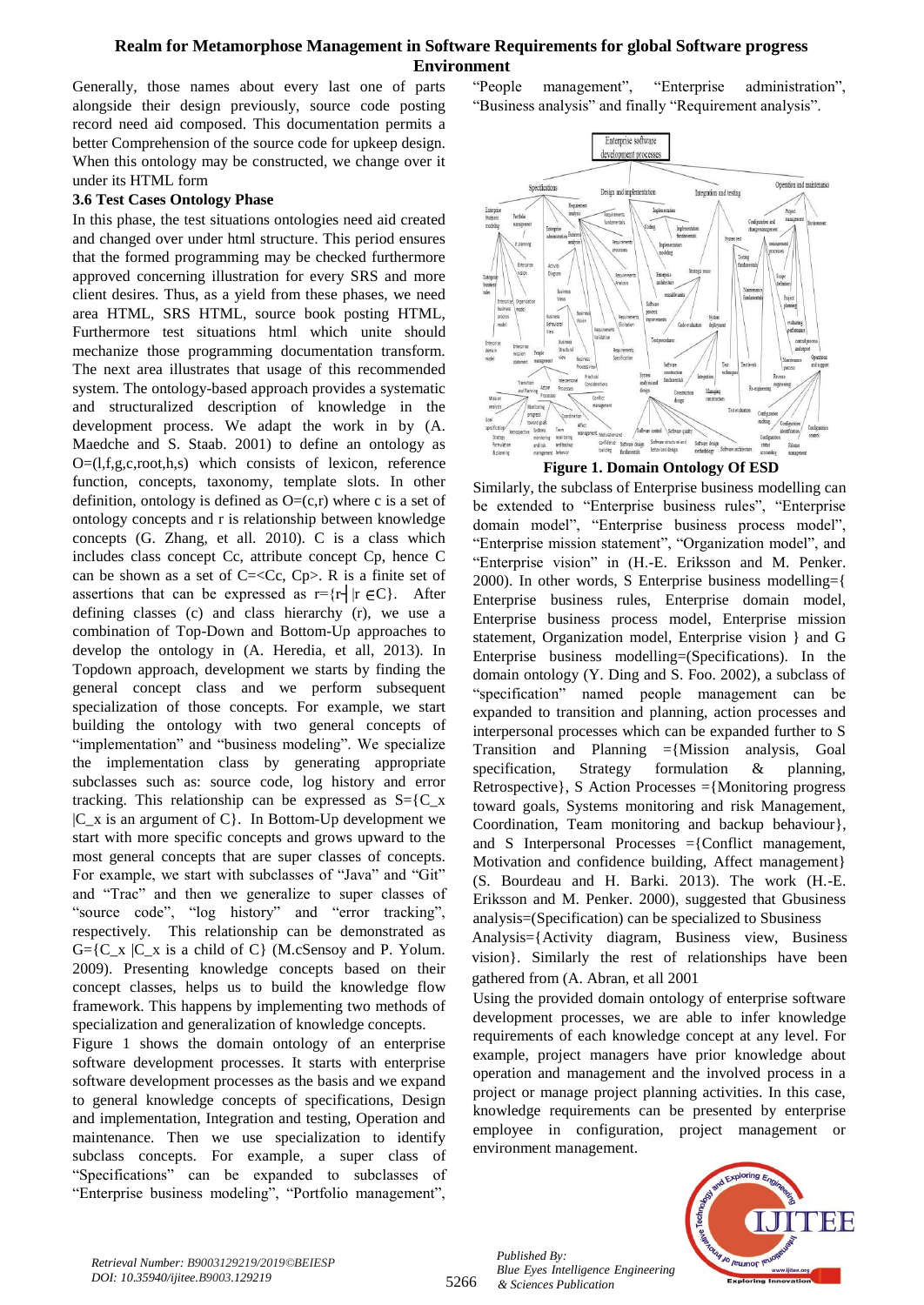#### **IV. DOMAIN ONTOLOGY FOR SDP**

Domain ontology term can be explained in many different ways such as a categorical specification of a group of entities that are objects, concepts and relationship (Jain, V., and Singh, M., 2013). In the field of software development, it provides a common ground for software developers to understand the concepts as well as the systems to interpret definitions of entities. Thus in general every ontology contains important concepts in a specific domain along with relationships and constraints of each concept Protégé in used as the Ontology development tool as it is customizable and effective to create ontologies using an extensible knowledge model. It has an extensible architecture that enables integration with other applications such as graphical representation of domain ontology. Figure 2 shows a view of our proposed domain ontology of enterprise software development processes. Some of the most popular ontology languages are DARPA Agent Markup Language (DAML) which is based on the semantic web and incorporates XML mark-ups that enhances interoperability of the language Hendler, J., &McGuiness, D. L. (2000). Semantic web rule language syntax SWRL which includes semantics and abstract syntax (Horrocks, I., et all, 2004), and Web Ontology Language OWL which presents entities and their relationship using formal XML vocabulary (McGuinness, D. L., and Van Harmelen, F., 2004). Protégé is a tool use in our study for the creation and modification of domain ontologies (Jain, V., and Singh, M., 2013). The following figures described the ontology implementation of one part of activity in a software development process selected from Figure 2, as an example of how we implement ontology to describe the knowledge flow among the people responsible in this activity. Figure 3, depicted the Design and Implementation classes, and it"s relationship described using protégé tools in SDP domain ontology. Figure 4 shows the roles of individual involved during the Design and Implementation phase that includes developer, analyst, designer and project manager. While Figure 5 shows the individuals relation between the roles during the design and implementation phase in enterprise domain ontology using protégé tools.



**Figure 2. Model View of Complete Domain Ontology**



**Figure 3.Design and Implementation Classes**



**Figure 4: Design and Implementation Role**

**V. Results**







*Published By:*